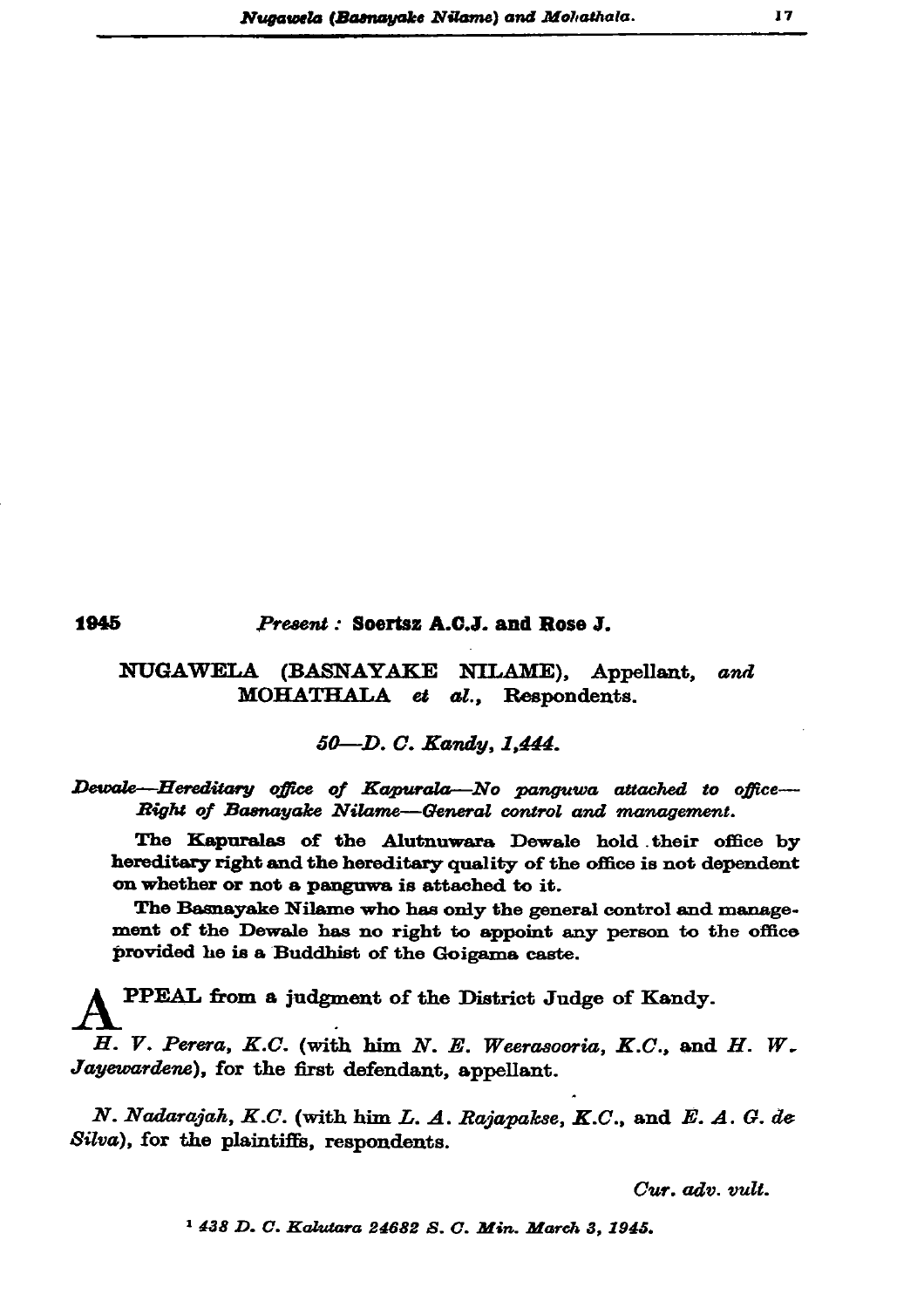December 19, 1945. SOERTSZ A.C.J.-

This case was very fully tried and carefully considered in the Court below, and the learned trial Judge came to the conclusion that the plaintiffs and second, third and fourth defendants "have been performing the functions of Kapuralas of the Aluthnuwara Dewale by hereditary right". Counsel for the first defendant, appellant, who, as Basnavake Nilame has the general management and control of the chief dewales. maintained that although these parties and their ascendants had always filled the office of Kapurala, they had done so not in virtue of any hereditary right but because the Basnayake Nilames had thought fit on grounds of expediency and convenience quieta non movere, and it was open to them at any time to appoint anyone to the office provided he was a Buddhist of the Goigama caste.

I have examined the evidence carefully, and on that evidence, this claim on the part of the appellant is quite untenable. The defendant himself is unable to adduce a single instance in respect of any dewale in which a stranger has been appointed Kapurala. He savs that in regard to the dewale concerned in this action "I was under the impression that these people were hereditary Kapuralas as in the other dewales", but he appears to have taken a different view when for the first time he "found out that there were no kapu pangus attached to the Alutnuwara Dewale". Neither the appellant nor his Counsel was able to show that the hereditary quality of a Kapurala's office was dependent on whether or not a "panguwa " was attached to the office. . The dictum in Dr. Hayley's book on Sinhalese Laws and Customs at page 532 indicates that this hereditary quality of the office applied without any discrimination to all Kapuralaships. He says, "The priests called Kapuwas, Kapuralas or Pattinihamis . . . . appointed by the villagers or lay managers do not belong to any order, but conduct the ceremonies of each temple according to custom, usually learned from relations whom they succeed in office". I am unable to subscribe to Mr. H. V. Perera's contention that the words "whom they succeed in office " mean nothing more than a fortuitous succession of instances and do not mean that such is the established custom. I find it impossible myself to resist the conclusion to which the trial Judge came when he held that the office is hereditary, it being left to the Kapurala family to make such arrangements for the performance of the services as expediency and convenience dictated subject to the approval of the Basnayake Nilame who, clearly, enjoys the control and management of the dewales and could, therefore, impose reasonable terms and conditions which, in the long course of time, have become more or less well established.

In the social order of today and in the light of modern legal conceptions, the rights and obligations of an office such as this cannot be rigidly defined, and it must be left to the sense of fairplay on the part of so high an official as the Basnayake Nilame on the one hand, and to the sense of service and discipline of the Kapuralas on the other hand to ensure that the interests of the dewales and of the devotees who resort to them are maintained with dignity and efficiency, and that personal motives are repressed.